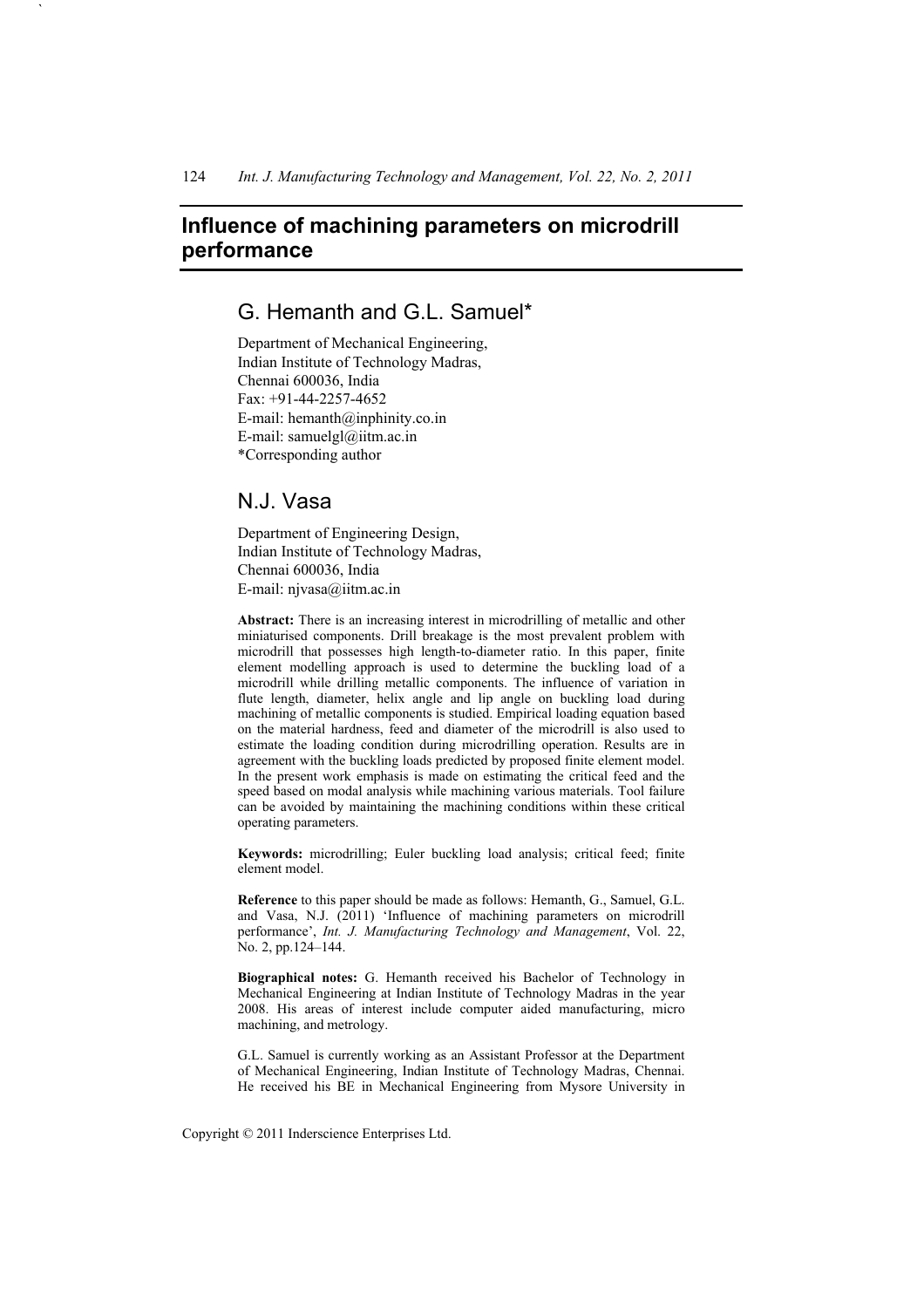1991, MTech in Production Engineering and Systems Technology from Kuvempu University in 1994 and PhD in Mechanical Engineering from Indian Institute of Technology Madras in 2001. He has been a Post Doctoral Fellow at School of Mechanical Engineering, Kyungpook National University, South Korea. His active areas of research are: measurements and inspection of freeform surfaces, geometric error compensation in machine tools, and evaluation of form errors, micromachining and laser vision systems. He has published over fifteen papers in refereed international journals.

Nilesh J. Vasa received his BE in Production Engineering (Bombay University, India), MTech in Mechanical Engineering (IIT Madras, India) and Doctorate of Engineering in Electronic Device Engineering (Kyushu University, Japan) in the year 1988, 1990 and 1997, respectively. He worked as a faculty member at Kyushu University, Japan until 2005. Currently, he is a faculty member at IIT Madras, India. His current research areas include micro-manufacturing, laser assisted sensing, laser assisted manufacturing, and opto-mechatronics devices. He is a member of SPIE, OSA, Indian Laser Association and Laser Society of Japan.

#### **1 Introduction**

In recent years, with the advancement in manufacturing technology, the production of miniaturised components down to the size of few micrometers is common for various applications. Micromanufacturing gains importance mainly from two requirements: greater compactness in the utilisation of space and portability. Different types of mechanical micromachining processes include microdrilling, microturning, micromilling etc. The machines that manufacture these items need to be produced in ever decreasing sizes, with tightly specified dimensions and accuracies. The term 'micromachining' has thus emerged and is generally used to define the practice of material removal for the production of parts having dimensions that lie between one and 999 μm, although, an upper limit of 500 μm has been considered to set the border between the micro- and the macromachining (Mahalik, 2006).

Microdrilling plays an important role in modern industry, especially in electronics industry for the machining of printed circuit boards (PCB), manufacturing of air bearings and bushings, EDM tooling, nozzles, microwave components, gas and liquid flow, medical equipment, optical components etc. Drilling in the micro ranges, using the special microdrills, requires precision microdrilling equipment (Joseph, 2002). Various microdrilling methods have been introduced such as laser microdrilling, electrochemical, ion and electron beam microdrilling, electrical discharge machining (EDM) apart from the mechanical microdrilling process. But, the machining accuracy of the EDM method is limited by tool wear, which is unavoidable consequence in an EDM process because the sparks generated for the machining remove the part of the tool electrode simultaneously. Therefore, both the depth and the shape control of the machined hole are critical requirements. Another microdrilling technique is by utilising the phenomenon of ultrafast pulse laser interference. 300 nm holes were successfully drilled on a 0.1 μm thick gold film using the laser beam. The major problem of laser microdrilling is that the process has a short focal depth. The beam undergoes diffraction and spreads out resulting in a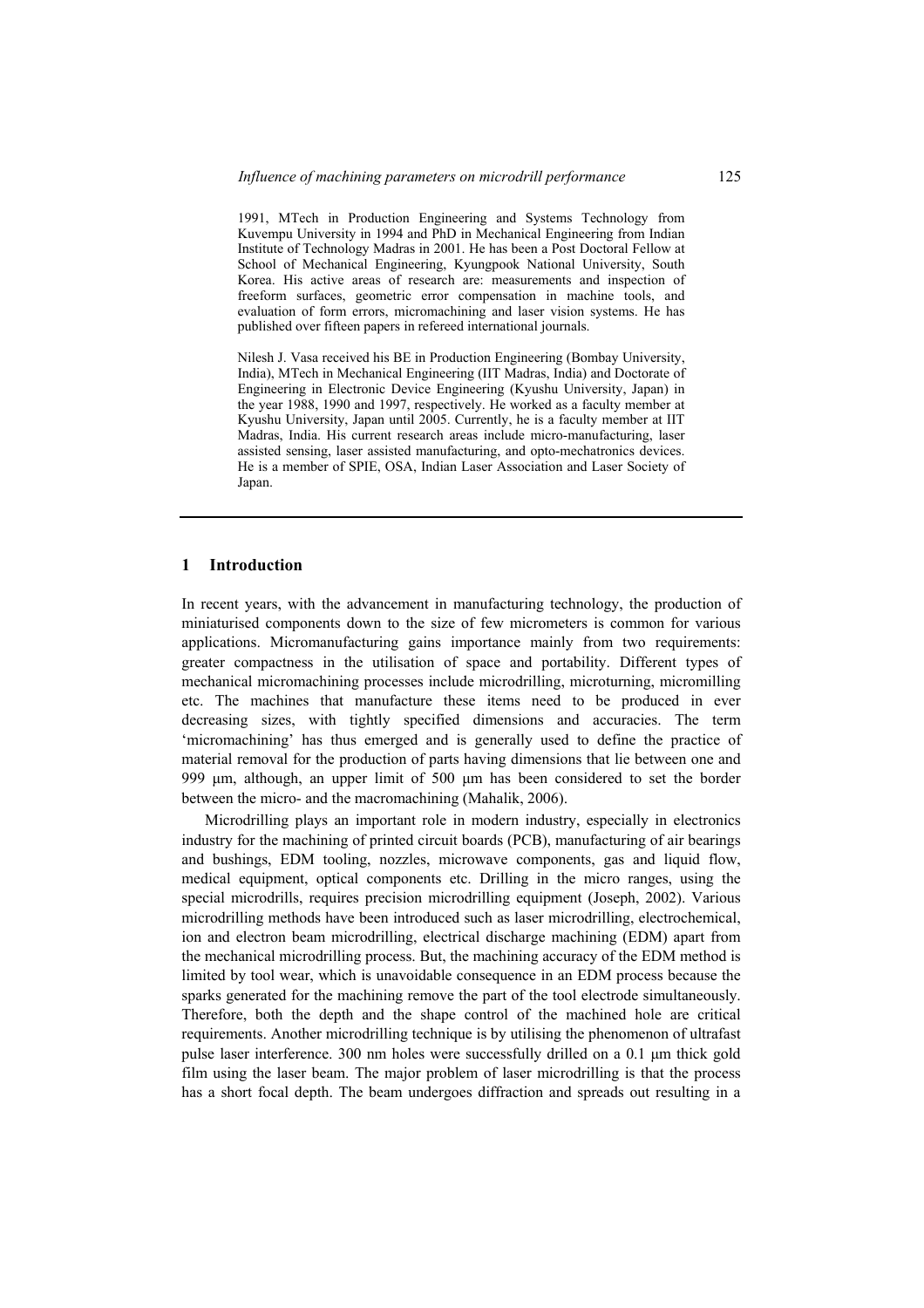shift of focal depth. On the other hand, in order to produce holes with high slenderness ratio and geometrical accuracies, mechanical microdrilling is suitable process.

Though many aspects of microdrilling and macrodrilling have fundamentally identical features, the downsizing of drill bit dimensions introduces an array of problems, which produce a profound influence on the microdrilling process. The problems include highly reduced mechanical strength, effects of relatively larger web thickness, unavoidable drill deflections in the hole and the resulting interactions with the hole. The major differences exist between the microdrill and macrodrill in their geometry and their mode of failure. The microdrills have a larger shank diameter, which facilitates proper holding of the drill bit in the spindle unlike in macrodrill where the shank and the flute have the same diameter. The lip angle is often increased in microdrill to increase the strength at the chisel edge. A lip angle of  $118^{\circ}$  to  $135^{\circ}$  is used for microdrills whereas it is around 108° in case of macrodrill. To increase the strength of the flutes, the web thickness is increased (Hinds and Treanor, 2000). Microdrills usually have a high length to diameter ratio, i.e., holes lesser than 0.5 mm in diameter with aspect ratio more than ten. Larger aspect ratio results in buckling of drills. Due to buckling, drill hole widens and drill deviates from its axis and ultimately leads to drill breakage. Microdrills are typically made up of either cobalt steel or micro grain tungsten carbide. The steel drills are less expensive and easier to grind but are not as hard or as strong as the tungsten carbide drills. The drill point angle is based on the material to be drilled. The normal point angle is 118° and 135° is used for hard materials. The larger included point angle provides more strength at the drill point. Due to its size and shape, microdrills need to be used with care in order to drill holes accurately and to prevent drill failure.

To ensure productivity, quality, and safety, detection of microdrill breakage is important. The microdrills need to be used with care in order to drill holes accurately and to prevent drill breakage. The drills must be operated with restricted operating parameters and the drills of the correct geometry be used for a given operation. Generally, the drill breakage occurs due to excessive thrust force or torque on the drill bit. This is evident by examining the fractured surface of a drill, which will show a different characteristic depending on the type of excessive stresses that caused breakage. The microdrills suffer more than drills of larger diameter from drill breakage; the macrodrills generally fail due to wear out, long before the breakage occurs (Fu et al., 2007). It is also been indicated by examining the fracture surface that the tungsten carbide microdrills fail due to brittle fracture (Jeong and Min, 2007)

The drill point geometry defined by the shapes of the flute and flank surfaces is a primary factor to be considered when attempting to improve the machining performance of the drill (Sedat, 2007; Jung, 2005). There has been a great deal of work on microdrill geometry and drill cutting mechanics, the problems of producing and optimising drill geometry in microdrills still a challenge. The physical size of the tool limits the choice of the type of point geometry that can be employed. Other geometric features must be adjusted to maintain as much material as possible for extra strength and rigidity. The major difficulties in microdrilling are related to the wandering motions during the initial phase, high aspect ratios, high temperature etc. (Chyan and Ehmann, 1998; Cheong et al., 1999). However, of all the problems, the most undesirable ones are the increase in the cutting forces as the drill penetrates deeper into the hole. This is mainly caused by the chip related effects. As the chip moves along the flute of the drill bit, the friction between the chip and the drill flute increase the total torque that is acting on the drill bit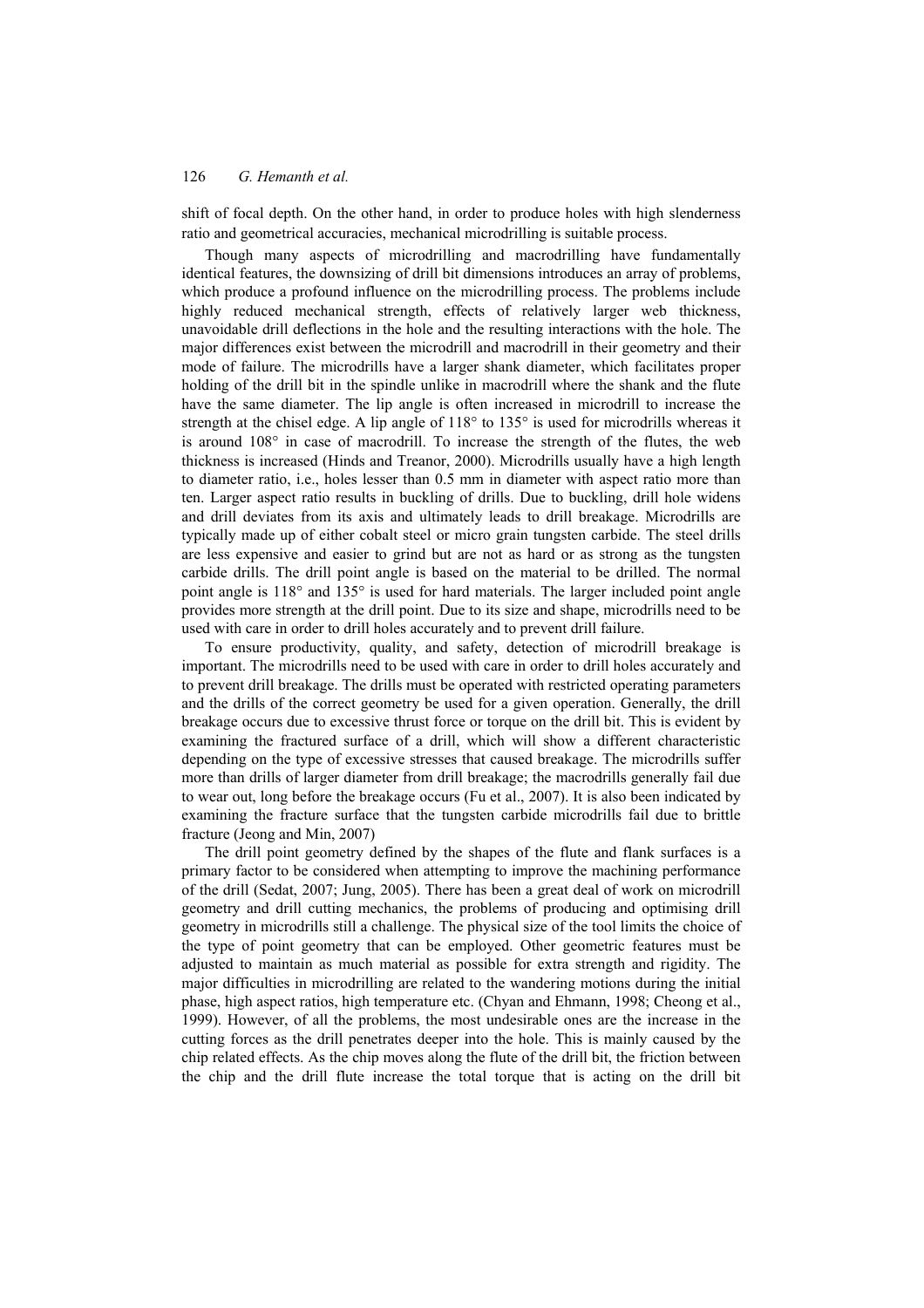(Yongping et al., 2003). The low rigidity of the drill bit often leads to drill failure due to the excessive cutting force.

Chen and Ehmann (1994) followed an experimental approach for analysing the performance of the microdrill. Strenkowski et al. (2004) proposed an analytical finite element model for predicting thrust force and torque of generic macrodrills. Rahman et al. (2009) studied the effect of drilling parameter such as spindle speed, feed rate and drilling tool size on material removal rate (MRR), surface roughness, dimensional accuracy of brass material. Correlation between the radial run-out of drills and the hole quality was examined experimentally for microdrilling of PCBs (Watanabe et al., 2008). Peck drilling method is proposed for deep micro hole drilling of steels (Kim et al., 2009). In this method, microdrill utilises an intermittent feed and one and a half times longer than the conventional drill diameter.

It is observed from the literature that the tool breakage depends on the drill geometry. In the present work, the influence of variation in flute length, diameter, helix angle and lip angle on buckling load, particularly, during machining of metallic components is studied. Influence of various machining and geometrical parameters of typical microdrills on the buckling load is analysed based on finite element modelling. A drill bit with a typical geometry is modelled using PRO-E and the stress analysis is carried out using ANSYS for the given loading condition. To estimate the critical speed and critical feed for machining various materials, an empirical analysis as well as a finite element approach is used. In addition, modal analysis has been carried out to estimate the critical speed and to avoid wandering of micro tool.

### **2 Finite element modelling and analysis of microdrill**

## *2.1 Element model*

When microdrill is subjected an axial drilling force, it bends and deforms elastically in radial and axial directions. Timoshenko beam theory and shaft element is used for developing the finite element model of the microdrill. The shaft element of length L bends due to the axial drilling force P. The element has potential energy of the bending, shear potential energy from shear deformation caused by bending and energy produced by the axial forces P (Strenkowski et al., 2004). These energies and their sum can be expressed as equation (1)

$$
U = \frac{1}{2} \int_{0}^{L} EI(\theta' x^2 + \theta' y^2) dS + \frac{1}{2} \int_{0}^{L} kGA(x' s^2 + y' s^2) dS - \frac{1}{2} \int_{0}^{L} P(x'^2 + y'^2) dS
$$
 (1)

where

- *E* Young's modulus
- *I* moment of inertia
- *k* Poisson's ratio
- *G* shear modulus
- *A* area of cross-section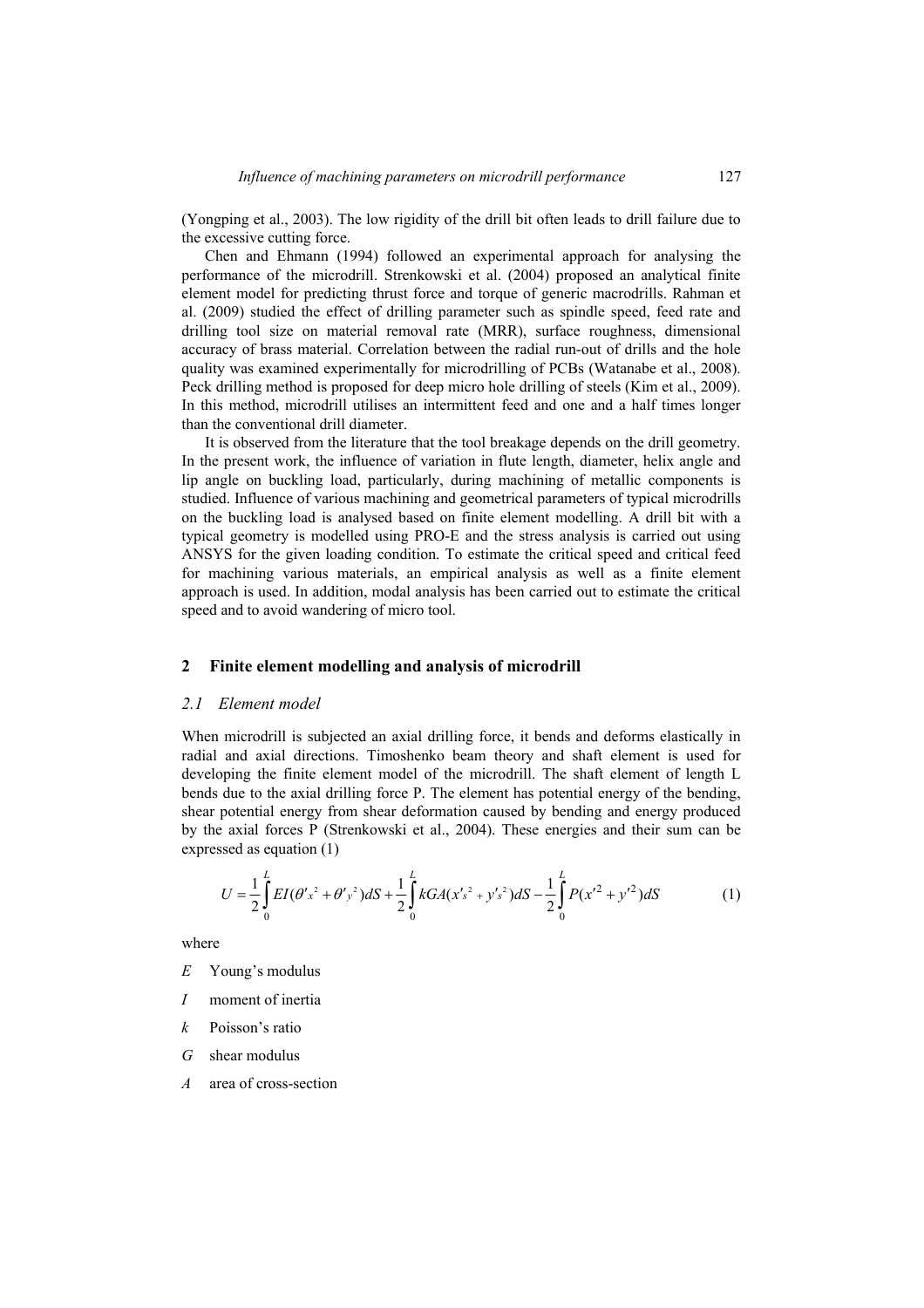# *P* axial load

*x*′ denotes partial differentiation with respect to s.

The element is turning through constant speed and displaces due to bending. Hence, the element has kinetic energies produced within and it is given by (2)

$$
T = \frac{1}{2} \int_{0}^{L} \rho A(x'^2 + y'^2) dS + \frac{1}{2} \int_{0}^{L} I(\theta' x^2 + \theta' y^2) dS + \frac{1}{2} \int_{0}^{L} I_p \omega^2 dS
$$
  
+ 
$$
\frac{1}{2} \int_{0}^{L} I_p \omega (-\theta' y \theta x + \theta' x \theta y) dS
$$
 (2)

where

*ρ* density

*Ip* polar moment of inertia

*ω* angular velocity

# $\theta_x$ ,  $\theta_y$  angular displacements in *x* and *y* directions.

Displacements at any position of an element can be expressed approximately by the generalised displacements of nodes and the shape functions as:

$$
x = \{N\} \{q_u\}
$$
  
\n
$$
y = \{N\} \{q_v\}
$$
  
\n
$$
-\theta_x = \{N\theta\} \{q_v\}
$$
  
\n
$$
\theta_y = \{N\theta\} \{q_u\}
$$
  
\n(3)

where  ${q_u}$ ,  ${q_v}$  are the displacement vectors of the nodes

The generalised displacements and forces of the drilling system are expressed in complex form to analyse easily as:

$$
[M]{Z''} - i\omega[C][Z'] - ([K] - P[K_P])\{Z\} = \omega^2 \{Q\} e^{i\omega t}
$$
  

$$
{Z} = {A}e^{i\omega t}
$$
 (4)

where  $\{A\}$  is the amplitude vector of deformation at any position in the drilling system and is expressed as follows:

$$
\{A\} = \omega^2 \left[ \omega^2 \left( -[M] + [C] \right) + ([K] - P[K_P]) \right]^{-1} \{Q\}
$$
 (5)

Directly assembling these element matrices, the general forms of the global system of equations (Sunil, 2007; Gurkan and Mustafa, 2004) are obtained as given below;

$$
Mq'' + Cq' + (K_B + K_F + Kw)q = 0\tag{6}
$$

where  $M$ ,  $K_B$ ,  $K_F$ ,  $K_W$  are the symmetric mass and stiffness matrices; the matrix  $C$  is the skew symmetric Coriolis matrix,  $K_B$  is the element stiffness matrix due to the bending and shear effects;  $K_F$  is the element stiffness matrix due to the axial force;  $K_W$  being the stiffness matrix due to the rotational speed or the inertia effects.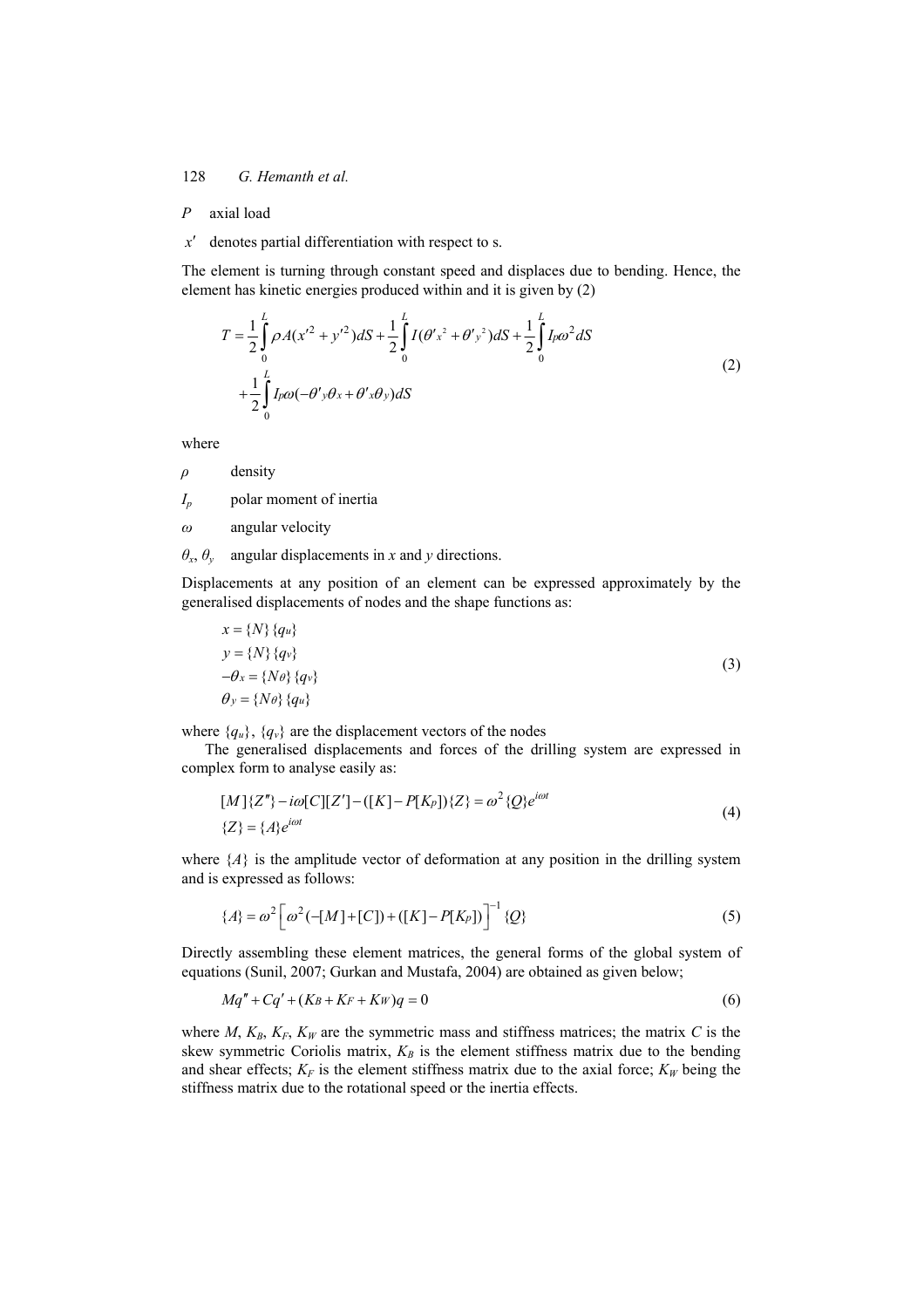A non-trivial solution for the equation (6) is sought which reduces the system to the following set of equations (Pei et al., 2006).

The eigenvalue equation to analyse the buckling load is written as follows:

$$
(K_B + Kw)q = (-Kr)q = F[F]q \quad \text{or} \quad [K_B + Kw - F[F]][q] = 0 \tag{7}
$$

where  $F$  is the value of the critical buckling load.

The case  $\omega = 0$  relates to the static buckling problem and hence gives the buckling load at the static loading condition

The eigenvalue equation to analyse the critical speed is written as:

$$
(K_B + K_F)(q) = \omega^2 \left[ \overline{M} \right] \quad \text{or} \quad K_B + K_F - \omega^2 \left[ \overline{M} \right] = 0 \tag{8}
$$

The case  $F = 0$  relates to the zero loading condition.

The analytical results for the drill bits are obtained using Euler buckling formulae and are compared with the results obtained through finite element method. The buckling formula for the Euler-Bernouilli beam is given as follows:

 $P_{EII} = \pi^2 EI / (kl)^2$ 

where  $P_{EU}$  is the Euler buckling load,  $E$  is young's modulus,  $I$  is area moment of inertia along the cross-section, *k* is a constant dependent on the boundary condition and *l* is the flute length of the drill bit

Figure 1 Typical geometry of microdrill (see online version for colours)

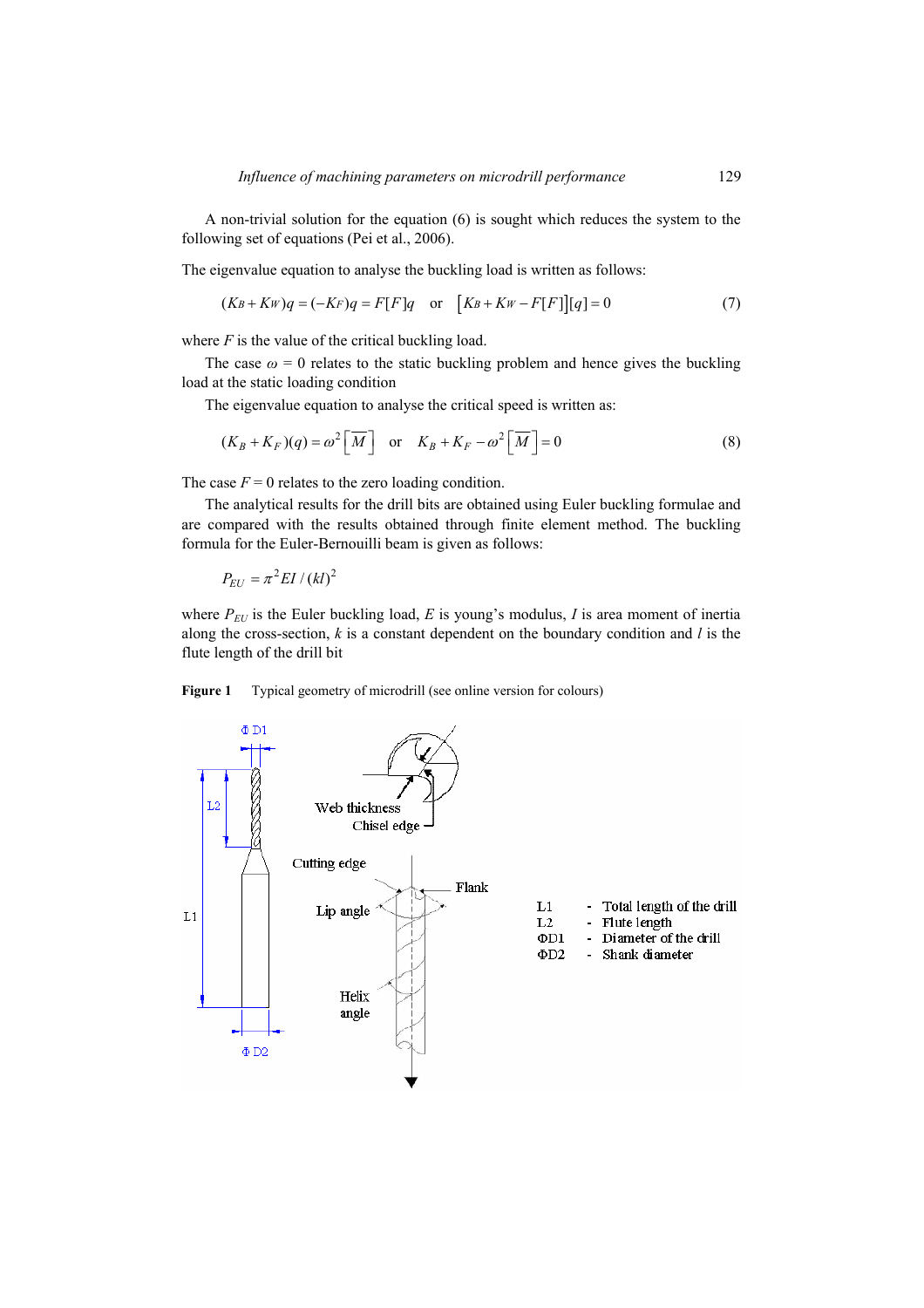

#### Figure 2 3D model of a microdrill bit (see online version for colours)

**Figure 3** Element solid ten node 92 in ANSYS (a) element model (b) meshing of microdrill (see online version for colours)



### *2.2 Finite element model and analysis*

Generally, the drill bit is modelled as a long twisted beam (Pei et al., 2006; Sunil, 2007). In the present work, the typical dimensions of the microdrill geometric parameters such as total length of drill, helix angle, lip angle and diameter are selected based on the models proposed in the literature. Figure 1 shows the geometric details of the typical microdrill.

The drill bit is modelled in PRO-E, a three dimensional modelling software and is then imported to ANSYS, a finite element software.

In the present analysis, high speed steel (HSS) is chosen as the material for microdrill with Young's modulus (E) of 200 GPa, density 8 kg/cm3 and Poisson's ratio as 0.27. A ten node tetrahedral structural solid element as shown in Figure 3(a) is chosen for meshing from the given element library. The element is defined by ten nodes having three degrees of freedom at each node: translations in nodal x, y and z directions.

Figure 3 (b) shows the microdrill meshed using the solid element in ANSYS. The stress analysis is performed on the model under a given loading condition and the stress isograms are obtained. The input parameters for stress analysis are given in Table 1.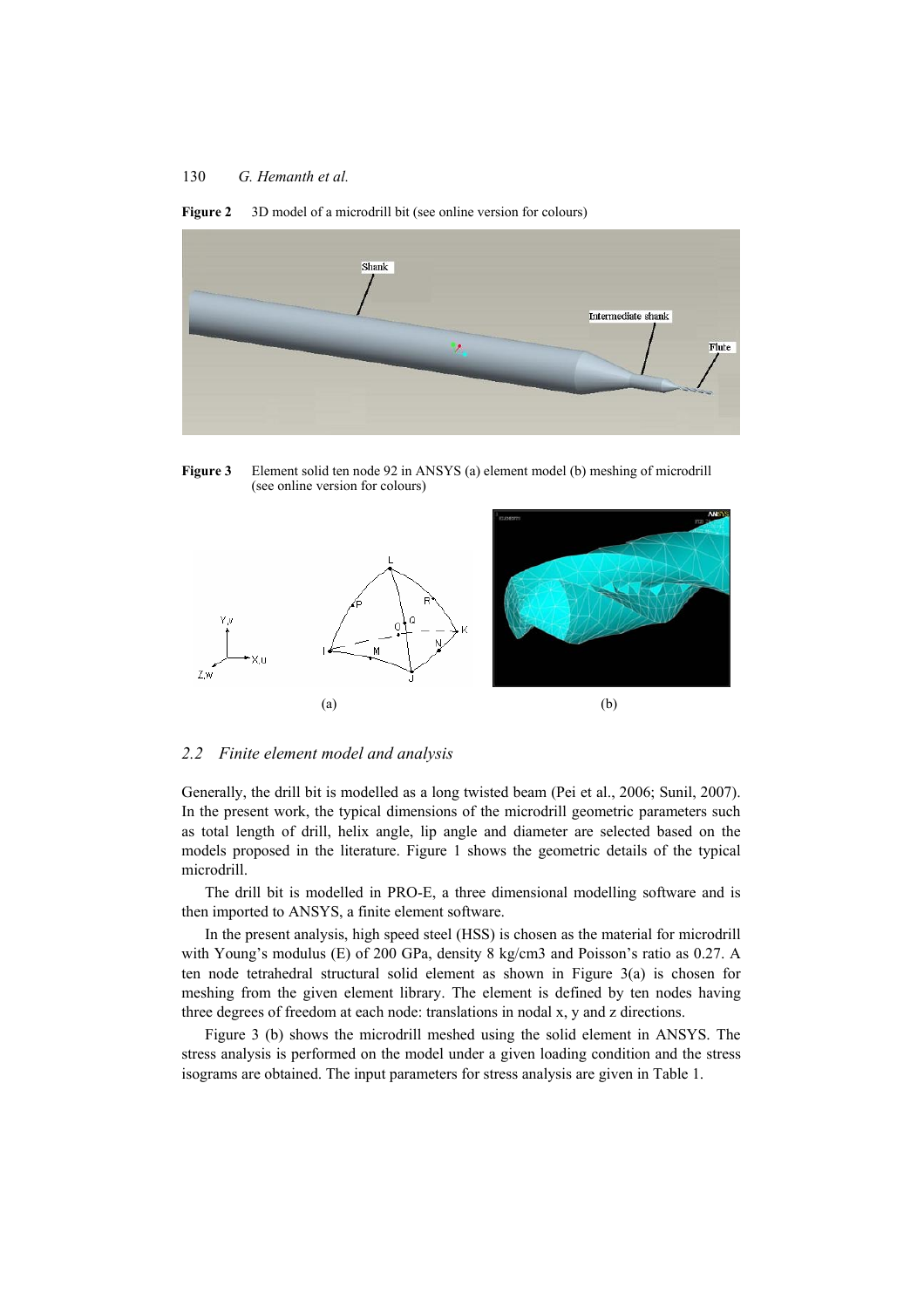Thrust force and the torque to be applied on the chisel edge and the cutting edges are calculated using equations (9) and (10) respectively as suggested by Sedat (2007). It is assumed that the thrust force and torque acts uniformly along the edges.

$$
T = 12.501 H_b \times f^{0.8} \times d^{0.8} - 0.041 H_b \times d^2
$$
\n(9)

$$
M = 0.00377 H_b \times f^{0.8} \times d^{1.8}
$$
 (10)

where *T* is the thrust force (N),  $H_b$  is Brinell hardness, *f* is the feed in mm/rev, *d* is the diameter in mm and *M* is the torque (N/mm).

*S. no. Description of items Input*  1 Drill material HSS 2 Workpiece materials EN AW 2017 aluminium alloy;  $H_b = 931$  N/mm<sup>2</sup> Diameter =  $0.1$  mm, body length =  $1$ mm Lip angle =  $118^\circ$ , flute length = 1 mm 3 Drill geometry Helix angle =  $30^\circ$ 4 Element geometry Ten node tetrahedral element (ANSYS solid 10 node 92);  $size = 0.01$  mm 5 Process parameters Spindle speed =  $20,000$  rpm; feed =  $0.026$  m/sec Loads Thrust force =  $0.56$  N; torque =  $0.15$  N-mm

**Table 1** Input parameters for stress analysis

# *2.3 Determination of buckling load*

Buckling is a failure mode characterised by a sudden failure of a structural member that is subjected to high compressive stresses where the actual compressive stresses at failure are smaller than the ultimate compressive stresses that the material is capable of withstanding. Mathematical analysis of buckling makes use of an eccentricity that introduces a moment which does not form part of the primary forces to which the member is subjected. Buckling load is the load at which certain types of structures become unstable and the displacement curve of the column deviates from linearity and the structure fails. Each load has an associated buckling mode shape; this is the shape that the structure assumes in a buckling condition.

In the present work, the eigenvalue analysis is carried out for determining the buckling load in the microdrill bits. Eigenvalue analysis predicts the theoretical buckling strength of an ideal elastic structure. It computes the structural eigenvalues for the given system loading and constraints. This is known as classical Euler buckling analysis.

For the buckling analysis, the meshing is done similar to that in the stress analysis. The type of element and the material properties are defined and a non-uniform meshing is done with the appropriate element size. To perform the eigenvalue buckling analysis, pre-stress effects are activated and the boundary conditions are applied. All degrees of freedom for the shank and the chisel edge of the drill are restricted. A load of 1 N is applied axially into the drill at the drill point. The 'Block Lanczos' method is used as the extraction method. This method is used for symmetric eigenvalue problems and uses sparse matrix solver. When the system is solved for this load step, the displacement curve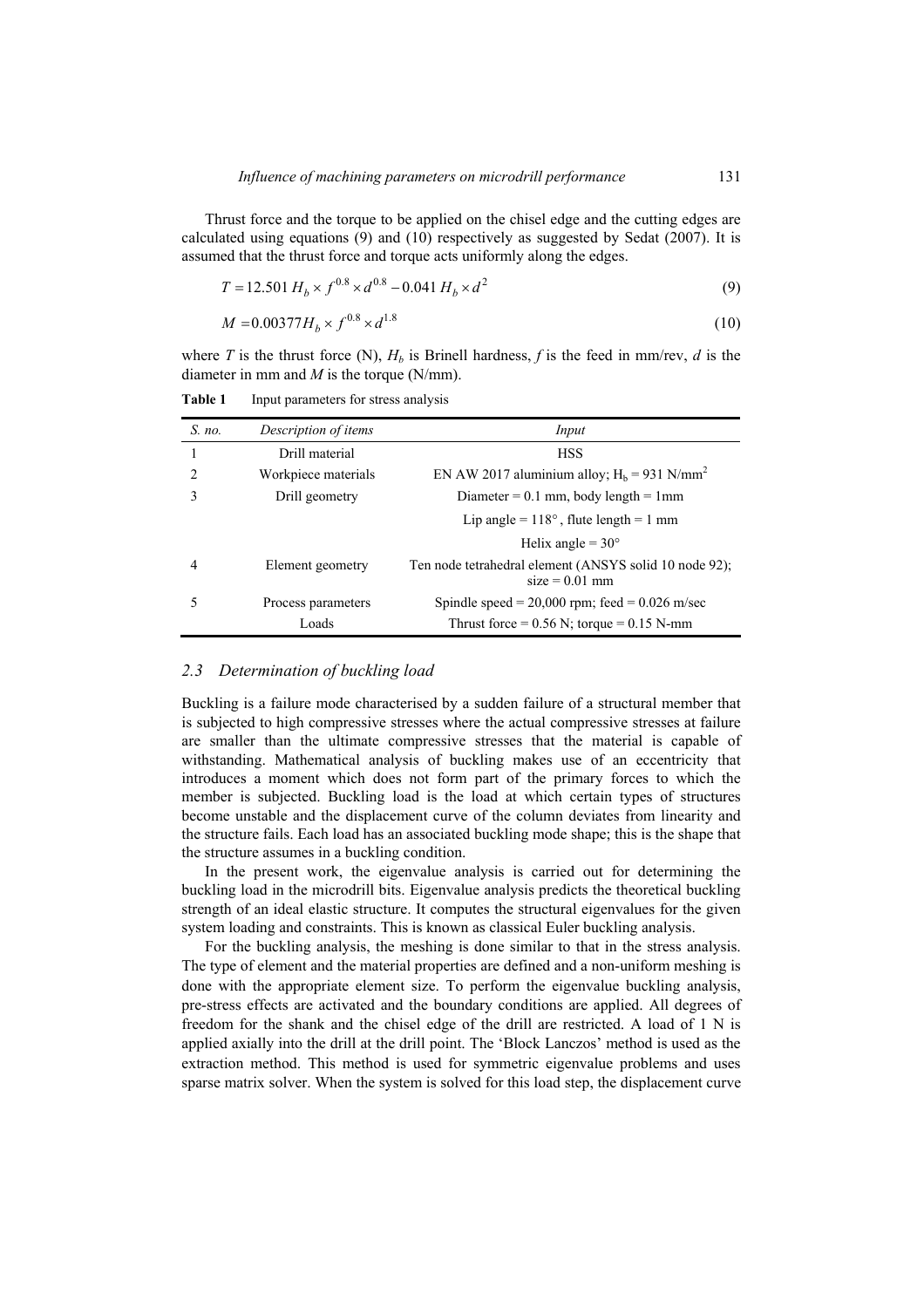for the drill at the buckling is obtained. The buckling load is displayed as a factor multiplied by the applied load (i.e., 1 N). Drill bits of various geometries are made in PRO-E with varying diameters in steps of 0.1 mm while other geometric parameters remain constant. Similarly, the flute length is varied in steps of 0.5 mm. The variation of the buckling loads and the critical speeds with helix angle and lip angle is also studied. Table 2 shows the results for the computation time for the various grade of microdrill bit in the present analysis.

| Grade | Buckling load (N) | Computation time taken for the of the stiffness matrices (min) |
|-------|-------------------|----------------------------------------------------------------|
|       | 0.560             | 13.0                                                           |
| 6     | 0.556             | 6.0                                                            |
|       | 0.558             | 2.5                                                            |
| 8     | 0.546             | 1.5                                                            |
| 9     | 0.537             | 1.0                                                            |
| 10    | 0.517             | 1.0                                                            |

Table 2 Convergence of results with element size

# *2.4 Determination of critical feed*

In order to avoid drill breakage, the feed given to the drill bit must be restricted. The thrust force which is dependent on the feed apart from the workpiece material and the diameter of the drill bit must not exceed this buckling load. Once the thrust force exceeds this buckling load, the displacement curve of the drill bit deviates from linearity and the drill is said to be failed. Eventually on increasing the thrust force to a greater amount, the drill breaks. Drill breakage is the most prevalent problem with microdrill. Hence, by limiting within this critical feed, the drill failure can be avoided. Thrust force and torque acting on micro-drill are estimated based on equations (9) and (10) as suggested by Sedat (2007).

# **3 Results and discussions**

#### *3.1 Stress analysis on cutting edge and chisel edge*

The thrust force and the torque are applied to the chisel edge and the cutting edges of microdrill for the values obtained using equations (9) and (10). Stress isograms for various conditions and the contour plots are obtained using ANSYS. The contour plots for first, second and third principal stresses, and the Von Mises stresses are presented in Figure 4. From the analysis of the stress plots, it is seen that there is higher stress concentration at points on chisel edge and cutting edge and maximum values being at the points, which overlap both the regions. Results obtained using FE model were qualitatively in agreement with stress distribution in drill bits while machining of PCBs reported by Hinds and Treanor (2000).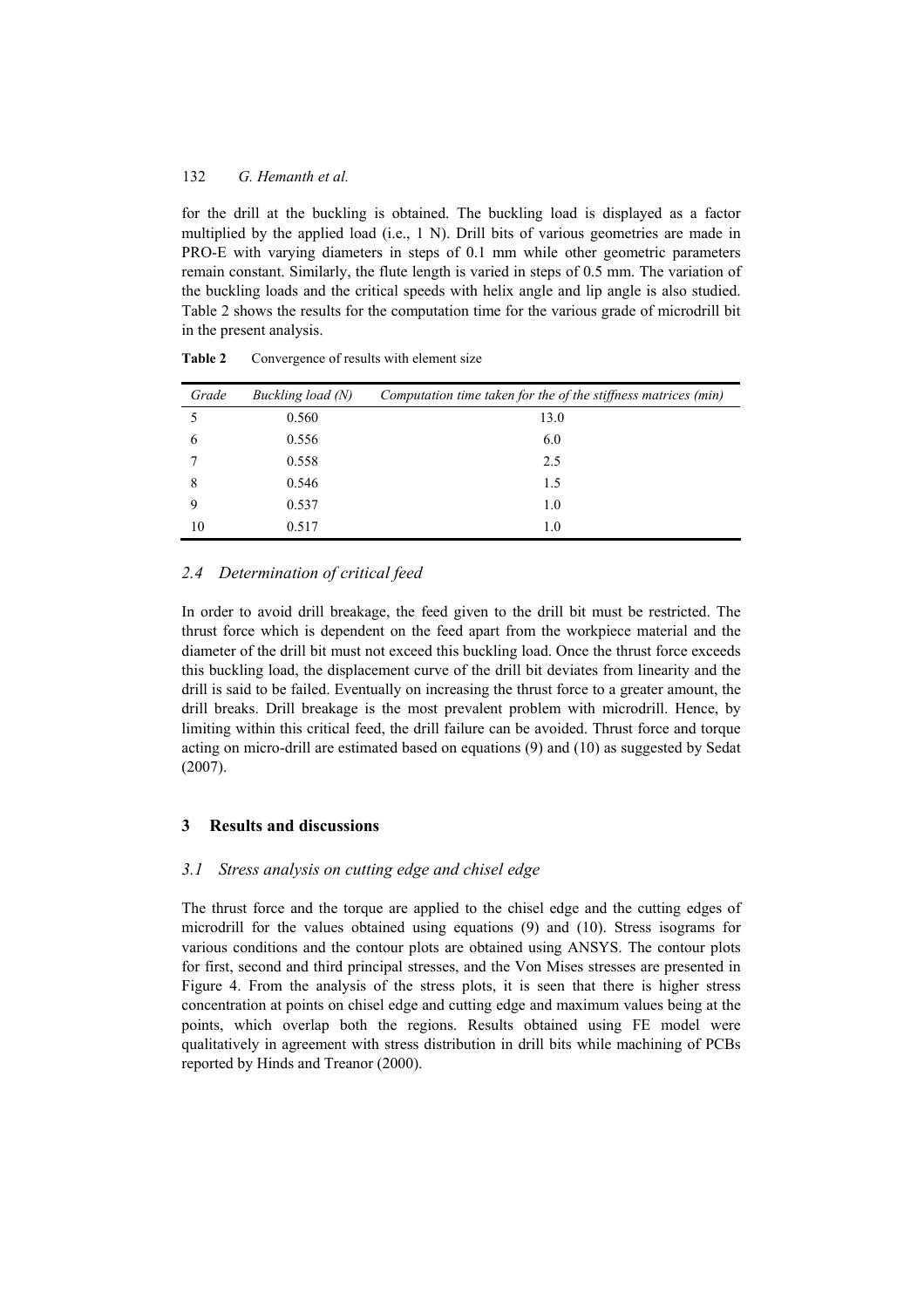**Figure 4** Stress distribution on cutting edge and chisel edge (a) first principal stresses (b) second principal stresses (c) third principal stresses (d) Von Mises stresses (see online version for colours)



# *3.2 Validation of proposed FE model*

In order to validate the model, the buckling results obtained using the finite element analysis in ANSYS is compared with those obtained using Euler formula. The comparison of these results are given in Table 3 and plotted for different tool diameters as shown in Figure 5. It is seen that the buckling loads obtained through the finite element analysis are in agreement with the buckling loads obtained through the Euler buckling formulae for an Euler-Bernouilli beam.

From Figure 5, it is observed that the increase in drill bit diameter increases the buckling load of microdrill bit. Buckling load analysis is carried out for different length of drill bits with 0.5 diameter and 30° helix angle using the proposed FE model and compared with analytical Euler formula. The buckling load a drill bit can withstand decreased with increase in the flute length of the drills. Similar trend is observed in the values of buckling load determined using Euler formula and the results are tabulated in Table 4 and presented graphically in Figure 6. Results based on FE model for microdrilling in metallic components are qualitatively in agreement with that of reported by Chen (2007) for PCB components. With these confirmatory results, further analysis is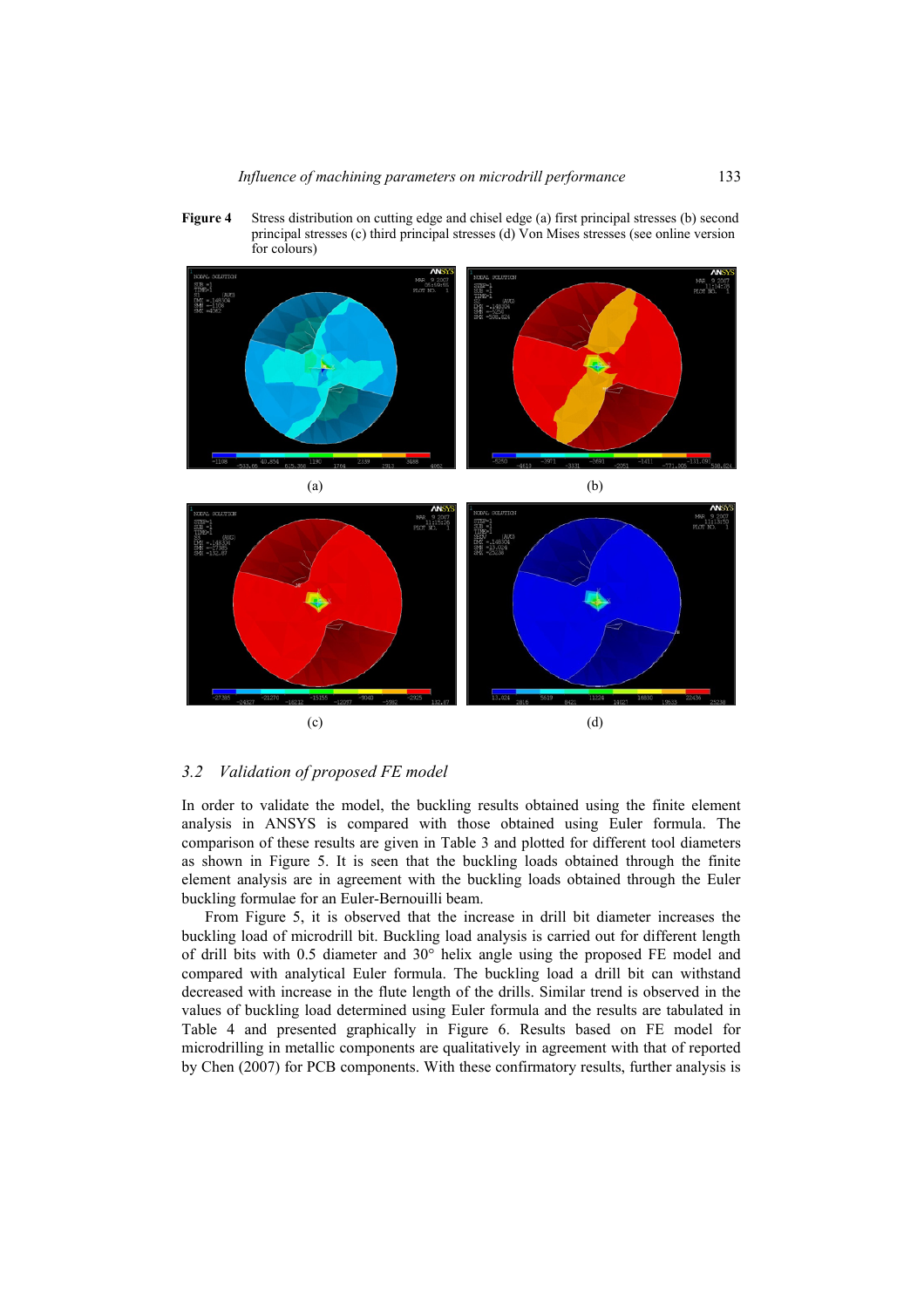carried out to establish buckling loads for different conditions and to determine the critical feed while carrying out microdrilling.

| S. no. | Drill bit diameter (mm) | Buckling load (N)        |                              |  |  |
|--------|-------------------------|--------------------------|------------------------------|--|--|
|        |                         | Euler formula $(P_{EU})$ | Proposed FE model $(P_{cr})$ |  |  |
|        | 0.1                     | 0.67                     | 0.79                         |  |  |
|        | 0.2                     | 2.68                     | 3.10                         |  |  |
|        | 0.3                     | 6.08                     | 7.07                         |  |  |
|        | 0.4                     | 10.9                     | 11.46                        |  |  |
|        | 0.5                     | 16.77                    | 15.73                        |  |  |

Table 3 Effect of drill diameter on buckling load



Figure 5 Buckling load analysis for different diameter drill bits (see online version for colours)

**Table 4** Effect of flute length on buckling load with 0.5 diameter and 30° helix angle

| $S$ . no. | Flute length (mm) | Buckling load (N)        |                              |  |  |
|-----------|-------------------|--------------------------|------------------------------|--|--|
|           |                   | Euler formula $(P_{EU})$ | Proposed FE model $(P_{cr})$ |  |  |
|           |                   | 32.8                     | 31.45                        |  |  |
|           | 5.5               | 27.16                    | 26.13                        |  |  |
|           | 6                 | 22.8                     | 22.16                        |  |  |
|           | 6.5               | 19.45                    | 18.46                        |  |  |
|           | 7.0               | 16.77                    | 15.73                        |  |  |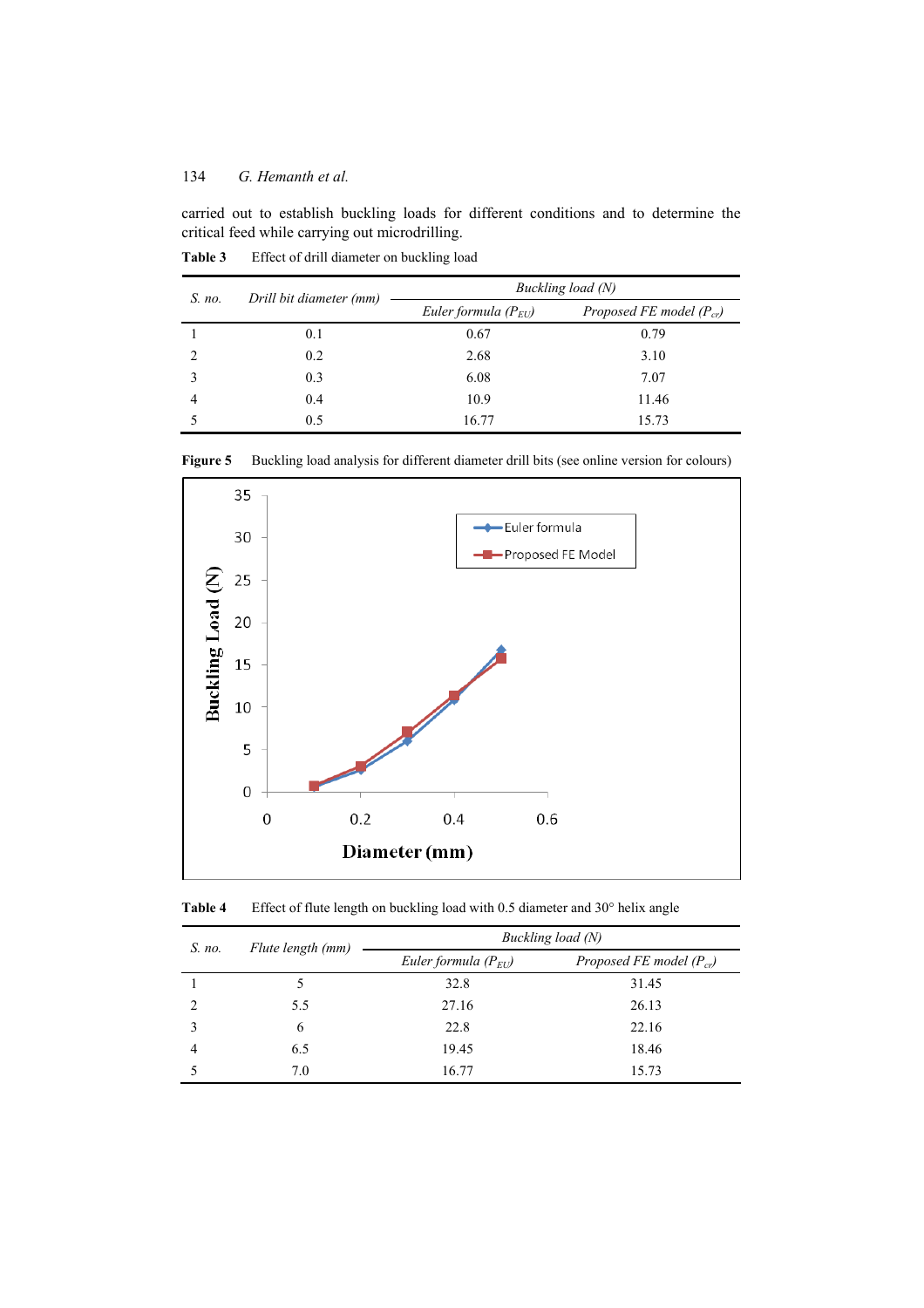

Figure 6 Buckling load analysis for different flute lengths (see online version for colours)

Figure 7 Results of buckling load analysis (see online version for colours)

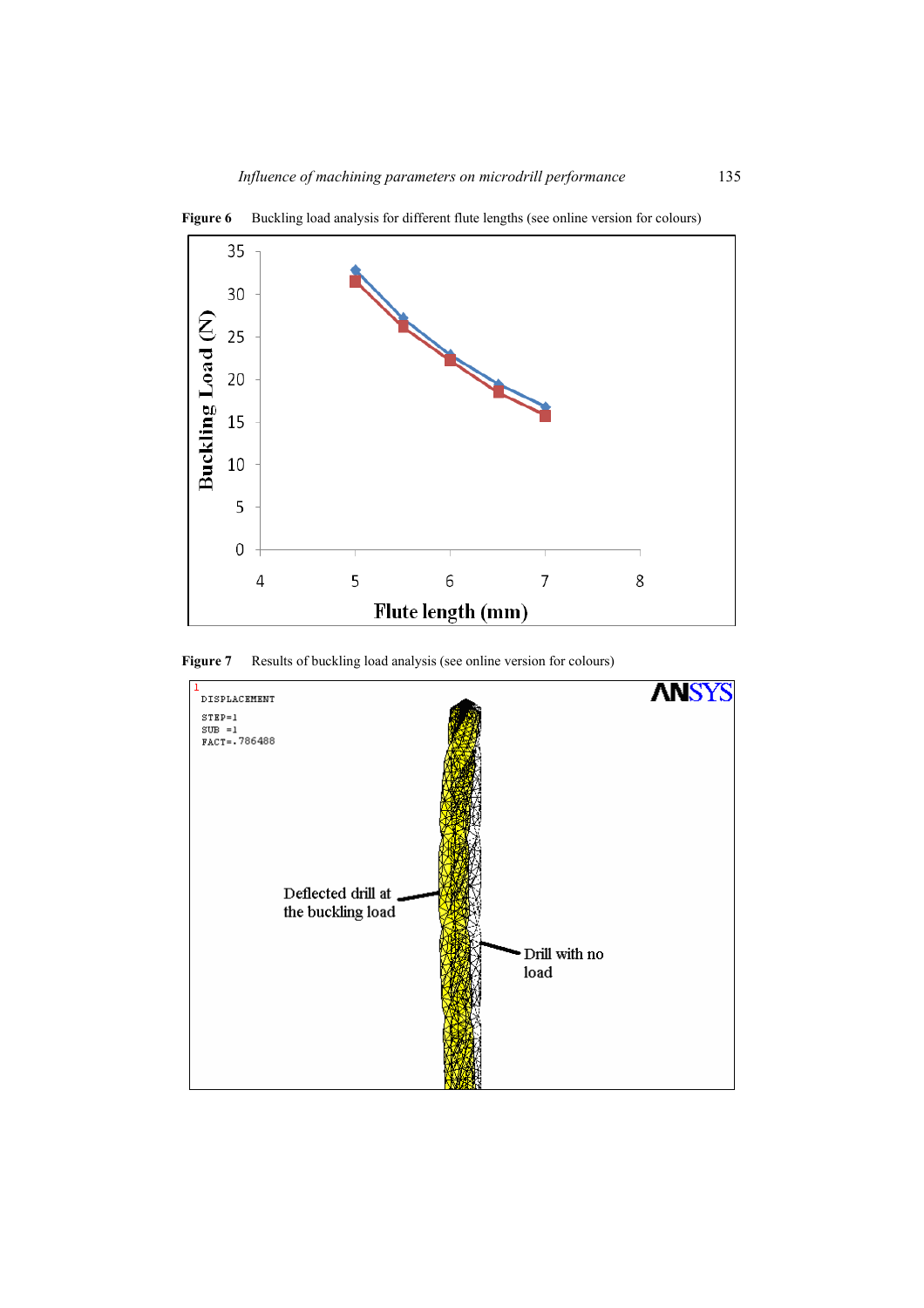### *3.3 Determination of buckling load and critical feed*

Drill bits with different geometries were modelled using PRO-E and the analysis is carried out using ANSYS. The results of buckling load for various cases are determined using proposed FE model by varying different geometric parameters. Different workpiece materials are considered for modelling the drill bits and the variation of their critical feeds with the drill geometry is studied. The materials considered are aluminium (95 BHN), carbon steel (180 BHN), stainless steel (200 BHN) and alloy steel (370 BHN). Figure 7 shows a graphical view of displacement of elements and nodes of a tool of 0.1 mm diameter for the critical buckling loads. It may be noted that the displacement curves plotted in Figure 7 have been scaled up for better visualisation. The critical feeds are estimated based on the buckling load for different materials. The critical feed in the present work are given in mm/rev. However, in practice the feed rate can be estimated in mm/sec based on the rotational speed of the spindle.

## *3.3.1 Variation with diameter*

The buckling load and the critical feeds for the microdrills were obtained for different tool material and drill diameters and the results are presented in Table 5. It can be seen that the buckling load increases with the increase in diameter while other geometric parameters are kept constant.

Figure 8 presents the plot of variation of critical feed with diameter of the drills. The critical feed rates are higher when the diameter of the tool is increased. While machining the feed rates can be higher even for tools with lower diameter. However, while machining hard materials like steels, the feed rate has to be lower to avoid breakage of tools. If the feed rates are beyond the critical feeds, the stresses in the tool will be higher and the drill bit will break.



**Figure 8** Effect of drill diameter on the critical feed for different workpiece materials (see online version for colours)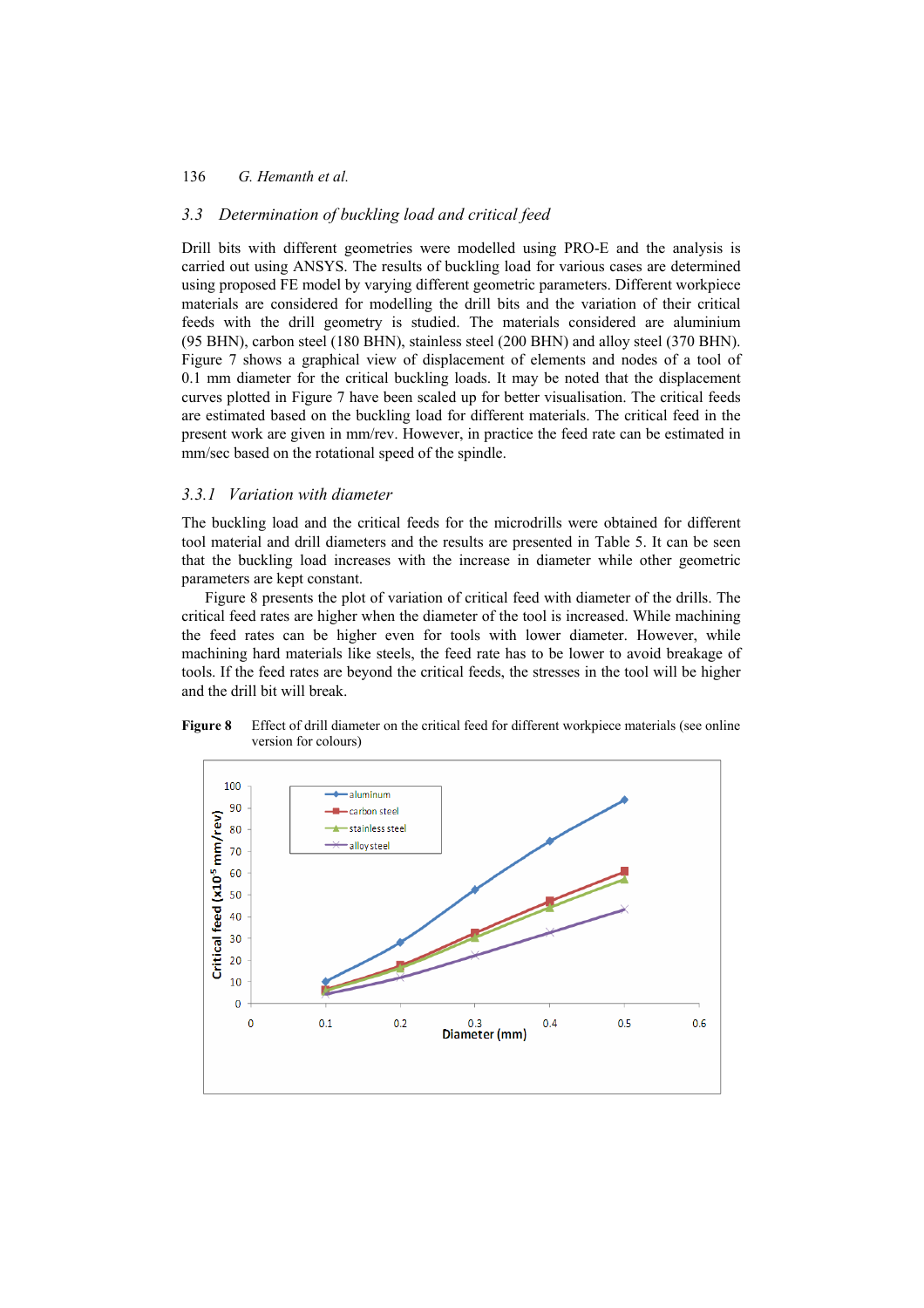|                | Diameter<br>(mm) | Buckling load (N)               | Critical feeds $(10^{-5}$ mm/rev) |                        |                           |                |
|----------------|------------------|---------------------------------|-----------------------------------|------------------------|---------------------------|----------------|
| S. no.         |                  | Proposed FE<br>model $(P_{cr})$ | Aluminium                         | Carbon<br><b>Steel</b> | <b>Stainless</b><br>steel | alloy<br>steel |
|                | 0.1              | 0.79                            | 10.1                              | 6.25                   | 5.84                      | 4.23           |
| $\overline{2}$ | 0.2              | 3.10                            | 28.1                              | 17.4                   | 16.3                      | 11.9           |
| $\mathbf{3}$   | 0.3              | 7.07                            | 52.3                              | 32.4                   | 30.3                      | 22.0           |
| $\overline{4}$ | 0.4              | 11.46                           | 74.6                              | 47.0                   | 44.1                      | 32.5           |
|                | 0.5              | 15.73                           | 93.6                              | 60.6                   | 57.1                      | 43.1           |

**Table 5** Estimated buckling loads and critical feeds for different tool materials of varying drill diameters

## *3.3.2 Variation with length*

The length of the tool is an important factor in microdrilling. Generally, the microdrilling using drill bits is limited by the length of the tools. It is difficult to drill deep holes and through holes in thick materials. Buckling load and critical feed analysis is carried out for different flute length for microdrill bit of diameter 0.5 mm and the results are presented in Table 6. It is observed that the buckling load of the tools will decrease significantly as the flute length of the tool increases.

From Figure 9, it is seen that the critical feed rates that can be used while machining different materials also decreases with increase in flute length. Due to this trend the microdrills having a very high length to diameter ratio suffer commonly from tool breakage.

|                    | Flute          | Buckling load (N)               | Critical feeds $(10^{-5}$ mm/rev) |                 |                                  |             |
|--------------------|----------------|---------------------------------|-----------------------------------|-----------------|----------------------------------|-------------|
| S. no.             | length<br>(mm) | Proposed FE model<br>$(P_{cr})$ | Aluminium                         | Carbon<br>steel | <i><b>Stainless</b></i><br>steel | alloy steel |
|                    | 5.0            | 31.5                            | 171.6                             | 97.8            | 90.1                             | 59.7        |
| $\mathfrak{D}_{1}$ | 5.5            | 26.1                            | 144.2                             | 84.8            | 78.6                             | 54          |
| 3                  | 6.0            | 22.2                            | 124.5                             | 75.4            | 70.3                             | 49.8        |
| 4                  | 6.5            | 18.5                            | 106.6                             | 66.9            | 62.7                             | 45.9        |
|                    | 7.0            | 15.7                            | 93.7                              | 60.7            | 57.2                             | 43.1        |

Table 6 Estimated buckling loads and critical feeds for different work materials with tool of varying flute lengths

### *3.3.3 Variation with helix angle*

To study the influence of the helix angle on the performance of the tool, the helix angle is varied from 200 to 500 keeping the diameter and flute length constant and the buckling load and critical feeds are estimated. From the Table 7 and Figure 10, it is observed that the influence of the helix angle on the buckling load is very insignificant compared to the influence of other geometric parameters of the microdrills. It is found that the critical feed is not influenced much by the helix angle as observed from Table 7 and Figure 11.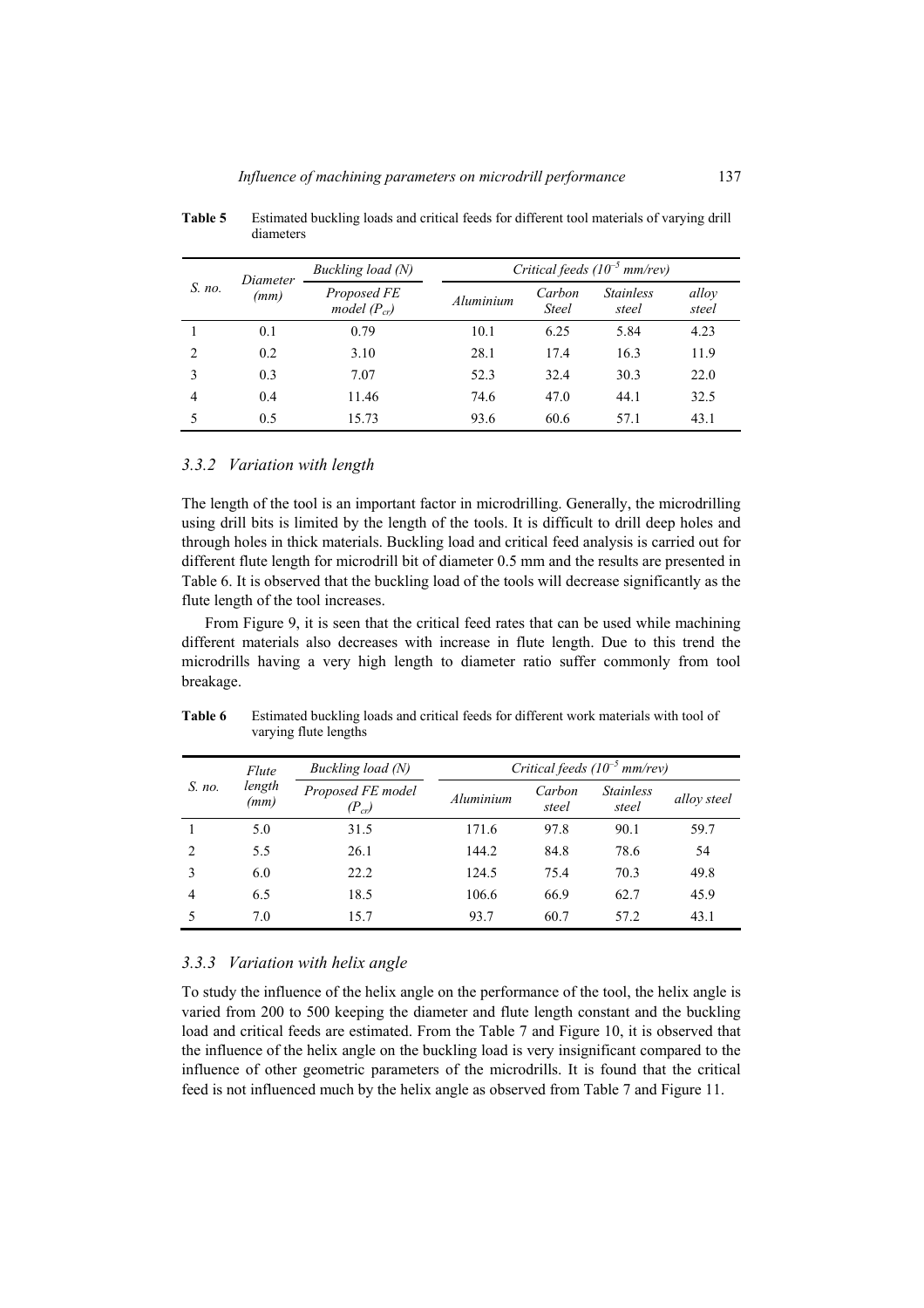

Figure 9 Variation of critical feed with flute length for different work materials (see online version for colours)

**Table 7** Estimated buckling loads and critical feeds for different work materials with tool of varying helix angles

|                | Helix              | Buckling load (N)               | Critical feeds $(10^{-5}$ mm/rev) |                        |                           |                |  |
|----------------|--------------------|---------------------------------|-----------------------------------|------------------------|---------------------------|----------------|--|
| S. no.         | angle<br>(degrees) | Proposed FE<br>model $(P_{cr})$ | Aluminium                         | Carbon<br><b>Steel</b> | <b>Stainless</b><br>steel | alloy<br>steel |  |
|                | 20                 | 17.0                            | 99.8                              | 63.6                   | 59.8                      | 44.5           |  |
| $\mathfrak{D}$ | 30                 | 15.7                            | 93.7                              | 60.7                   | 57.2                      | 43.1           |  |
|                | 40                 | 14.1                            | 86.3                              | 57                     | 53.9                      | 41.5           |  |
| 4              | 50                 | 13.3                            | 82.5                              | 55.2                   | 52.3                      | 40.6           |  |

Figure 10 Effect of helix angle on the buckling load (see online version for colours)

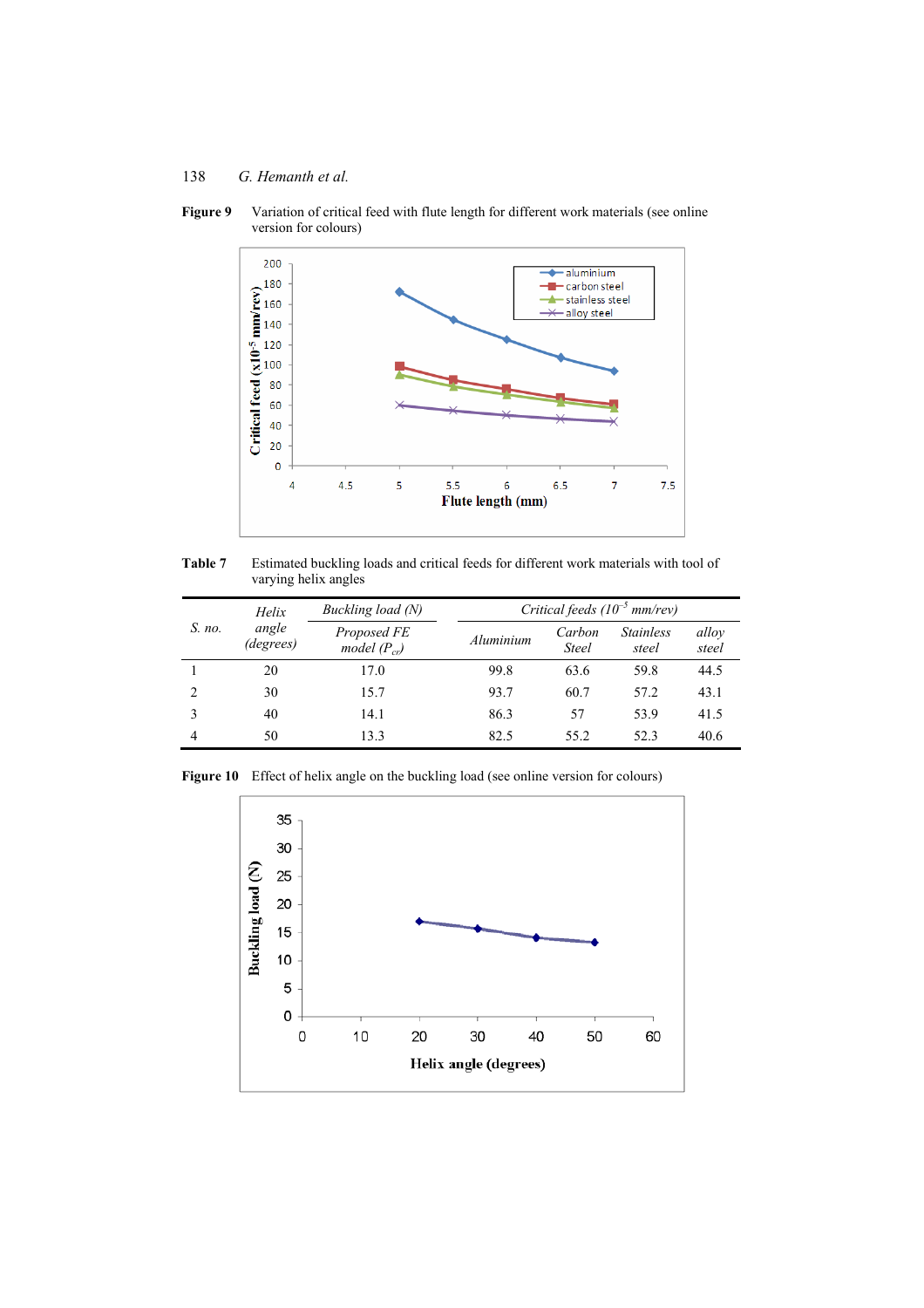

**Figure 11** Effect of helix angle on the critical feed for different workpiece materials (see online version for colours)

# *3.3.4 Variation with lip angle*

The lip angle is varied in step of 10° and the buckling load, critical feed is determined for different tool materials with 40° Helix angle, 7 mm flute length and 0.5 mm diameter. The results are summarised in Table 8. It is found that influence of change in lip angle on the buckling load and critical feed of the drill bit is very insignificant as seen in Figure 12 and Figure 13. The variation of the critical feed with varying drill geometry for machining of various workpiece materials like aluminium, carbon steel, stainless steel and alloy steel is also insignificant as seen in Figure 13.

|                | Lip                | Buckling load (N)               | Critical feeds $(10^{-5}$ mm/rev) |                 |                           |             |
|----------------|--------------------|---------------------------------|-----------------------------------|-----------------|---------------------------|-------------|
| S. no.         | angle<br>(degrees) | Proposed FE<br>model $(P_{cr})$ | Aluminium                         | Carbon<br>steel | <b>Stainless</b><br>steel | alloy steel |
|                | 80                 | 16.22                           | 96.0                              | 61.8            | 58.2                      | 43.6        |
| $\overline{c}$ | 90                 | 16.05                           | 95.2                              | 61.4            | 57.8                      | 43.5        |
| $\mathbf{3}$   | 100                | 15.96                           | 94.8                              | 61.2            | 57.6                      | 43.4        |
| $\overline{4}$ | 110                | 15.84                           | 94.2                              | 60.9            | 57.4                      | 43.2        |
|                | 120                | 15.73                           | 93.7                              | 60.7            | 57.2                      | 43.1        |

**Table 8** Critical feed values for varying lip angle values with 40° Helix angle, 7 mm flute length and 0.5 mm diameter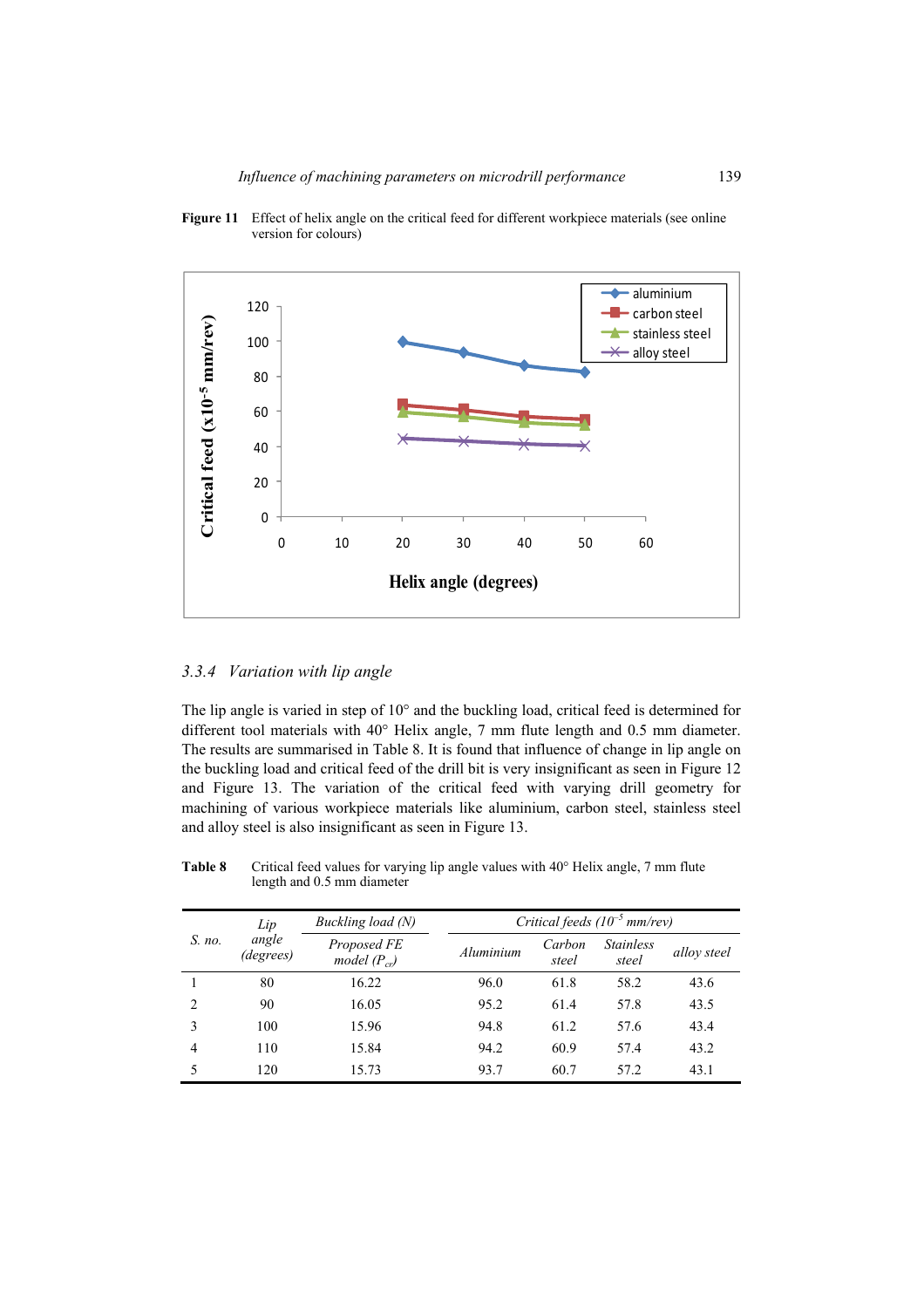

Figure 12 Variation of buckling load with lip angle (see online version for colours)

Figure 13 Effect of lip angle on the critical feed for different workpiece materials (see online version for colours)

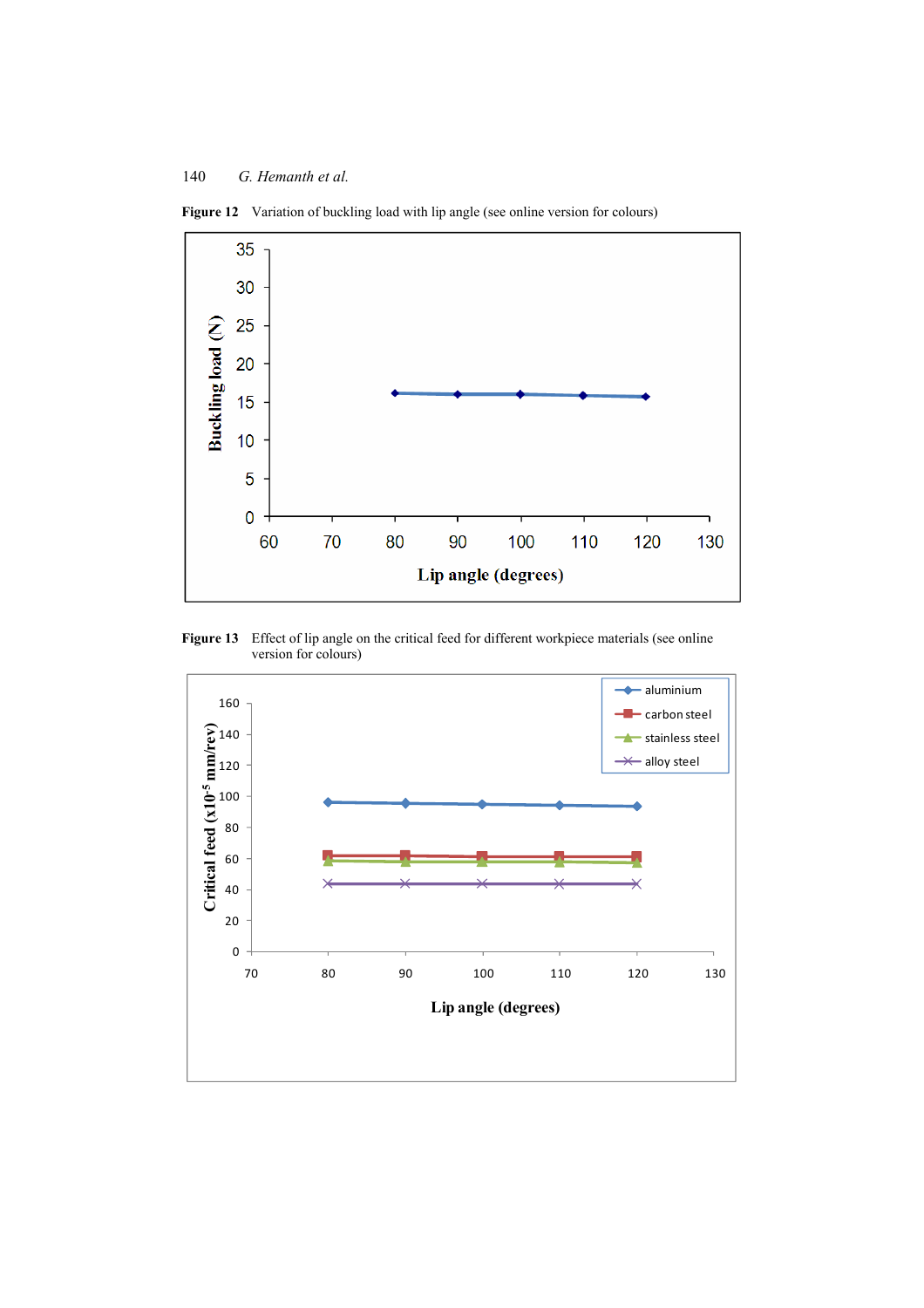# *3.4 Modal analysis of microdrills*

Modal analysis was performed to estimate different natural frequencies of vibrations corresponding to different mode shapes. The natural frequencies obtained from the modal analysis in ANSYS represent the critical speeds for the drill bits. Figure 14 shows the influence of various parameters, such as micro-drill diameter, flute length and helix angle on mode frequencies.

Figure 14(a) shows the plots of different modes and natural frequency corresponding to the drill diameters. For mode 1 and mode 2, values of modal frequencies decrease with increase in the drill diameter. Plots for mode 3 and mode 4 also shows similar trend in the values of the modal frequencies with smaller diameter drills. However, values of natural frequencies increase as the drill diameter increases from 0.3 to 0.4 mm. Subsequently, once again a decreasing trend in values of natural frequencies is observed with increase in the drill diameter. Yongping et al. (2003) have also reported that the effect of drill diameter on the modal frequency is complex. Figure 14(b) shows plots of different modes and natural frequencies corresponding to the flute length. Values of natural frequencies decrease with increase in the flute lengths. Similar trend was also observed by Yongping et al. (2003). Figure 14(c) shows plots of different modes and natural frequency corresponding to the helix angle. In this case, values of natural frequencies decrease with increase in the values of the helix angle. As a result of drill vibration, wandering motion is also likely to occur for a boundary condition where a lateral motion is possible due to a small axial force. That is there is not enough damping between the drill bit and the workpiece to stabilise the motion of a drill bit, which is typical during the initial phase of the drilling process resulting in a positional inaccuracy.





(a)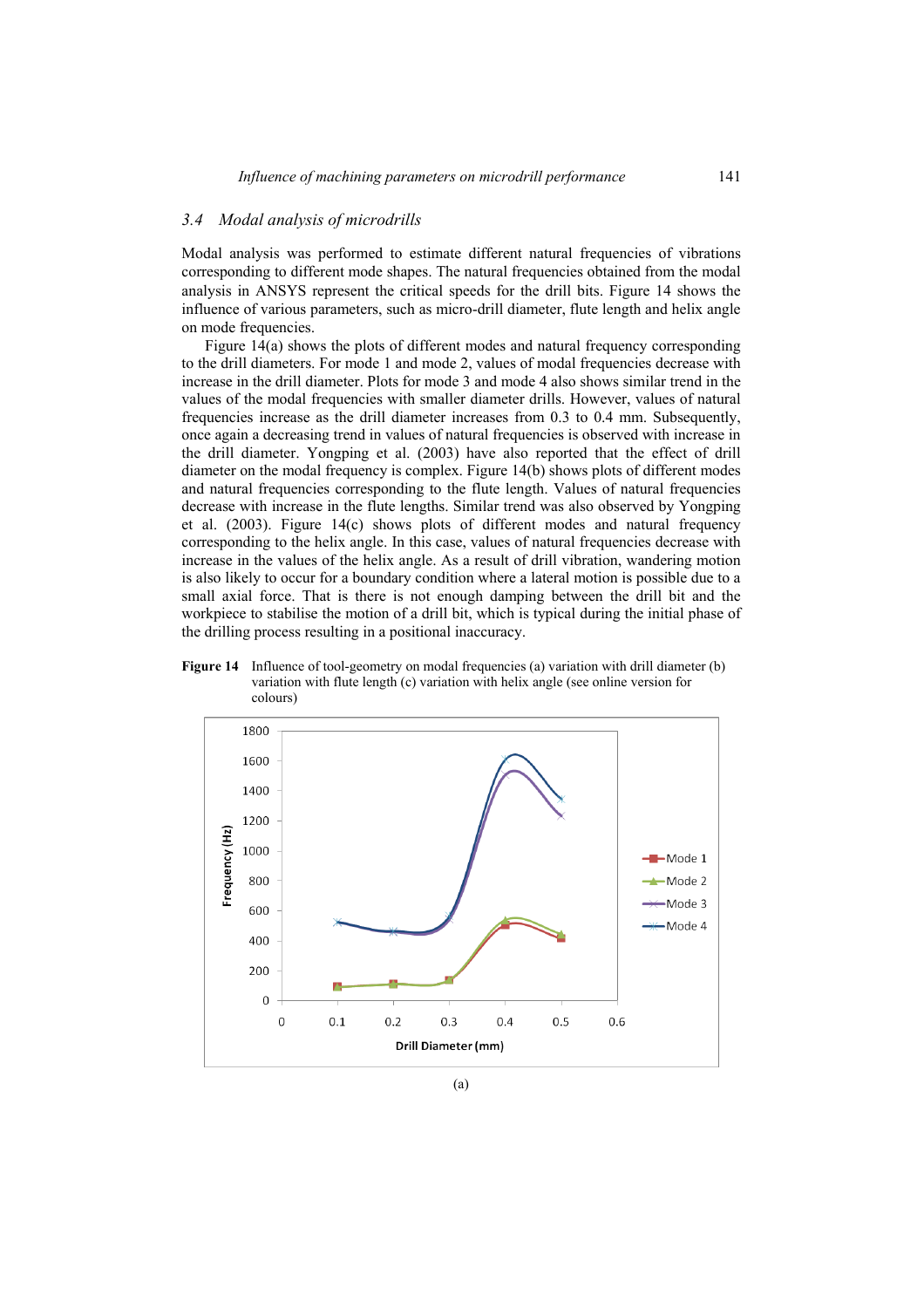



(b)



(c)

# **4 Conclusions**

In the present work, finite element modelling approach combined with empirical analysis is used to determine critical speeds and feeds during microdrilling of various metals, such as aluminium, carbon steel, stainless-steel and alloy steel. The influence of different geometric parameters of drill bits on buckling load is investigated. Buckling loads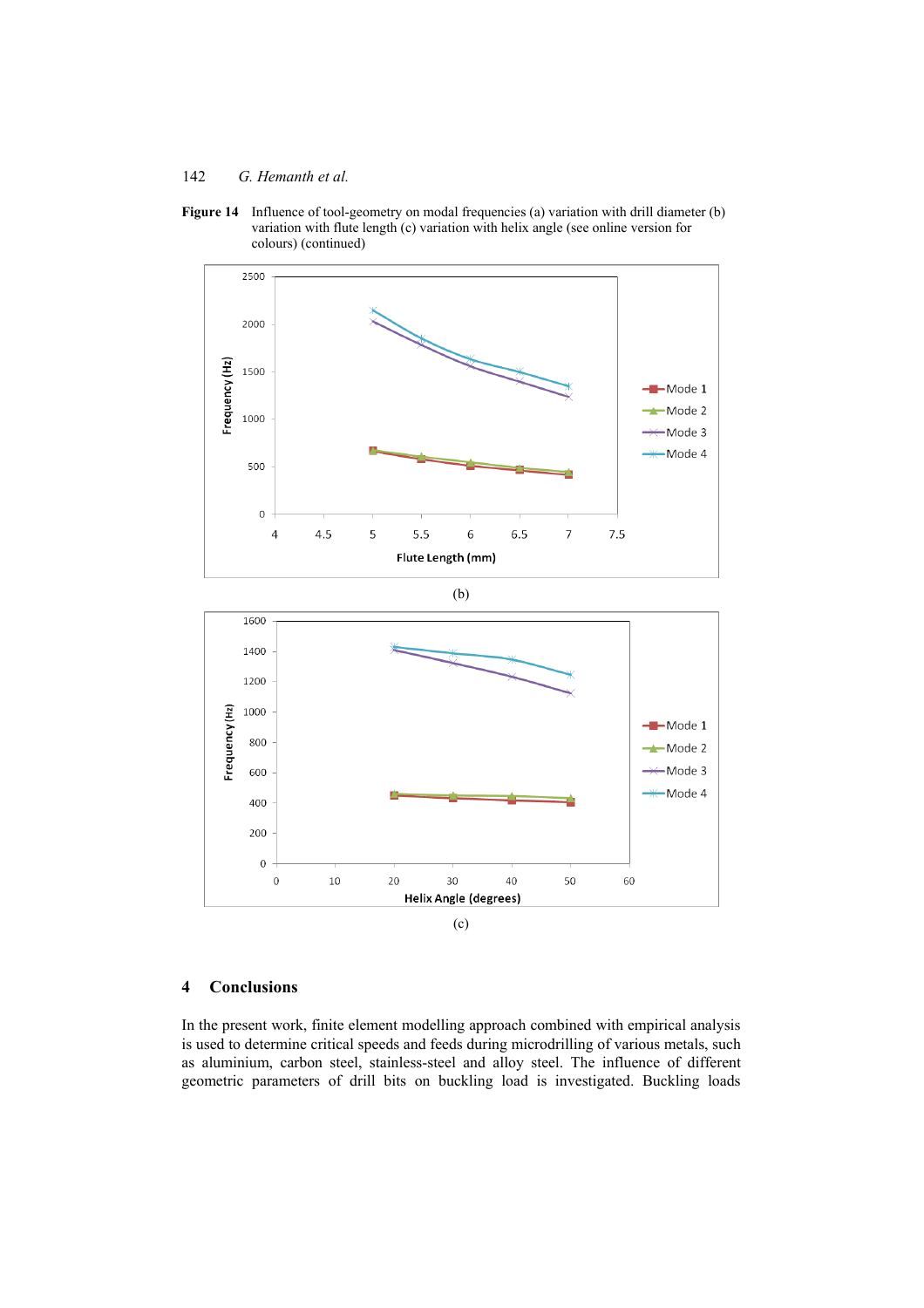estimated using the finite model are compared and validated using Euler formula. It is found that proposed model closely follows the Euler formula. The stress distribution for the cutting edge and chisel edges of a typical microdrill were obtained for different loading conditions. During microdrilling the stress concentration is high at chisel edge and the cutting edges. The maximum stresses are at the region where chisel edge and cutting edge meet. Results obtained in the present study are qualitatively in agreement to that of the published results.

It is observed that the drill length and diameter significantly influences the buckling of microdrill. From the buckling analysis, the critical feed values were determined for the different work materials such as aluminium, carbon steel, stainless steel and alloy steel. The variation of critical feed for different drill geometry while machining various work materials is analysed. The study indicates that for harder materials, like steels, feed is a critical parameter and should be lower as compared to other soft materials, to avoid breakage of the tools. The proposed approach will help in deciding the operating parameters based on the critical feeds. It is also useful in simulating the wandering motion of the drills during the initial phase and determining the positional accuracy of the micro features.

# **References**

- Chen, W.R. (2007) 'Parametric studies on buckling loads and critical speeds of microdrill bits', *International Journal of Mechanical Sciences*, Vol. 49, pp.935–949.
- Chen, W.S. and Ehmann, K.F. (1994) 'An experimental investigation on the wear and performance of micro-drills', *Tribology in Manufacturing, Proc. of ASME, TRIB*, Vol. 5, pp.145–157.
- Cheong, M.S., Cho, D.W. and Ehmann, K.F. (1999) 'Identification and control for micro drill productivity enhancement', *International Journal of Machine Tools and Manufacture*, Vol. 39, pp.1539–1561.
- Chyan, H.C. and Ehmann, K.F. (1998) 'Development of curved helical micro drill technology for micro-hole drilling', *Mechatronics*, Vol. 8, pp.337–358.
- Fu, L., Ling, S.F. and Tseng, C.H. (2007) 'On-line breakage monitoring of small drills with input impedance of driving motor', *Mechanical Systems and Signal Processing*, Vol. 2, pp.457–465.
- Gurkan, S. and Mustafa, S. (2004) 'Buckling and dynamic stability of a rotating pre-twisted asymmetric cross-section blade subjected to an axial periodic force', *Finite Elements in Analysis and Design*, Vol. 40, pp.1399–1415.
- Hinds, B.K. and Treanor, G.M. (2000) 'Analysis of stresses in micro-drills using the finite element method', *International Journal of Machine Tools and Manufacture*, Vol. 40, pp.1443–1456.
- Jeong, Y.H. and Min, B.K. (2007) 'Geometry prediction of EDM drilled holes and tool electrode shapes of micro EDM process using simulation', *International Journal of Machine Tools and Manufacture*, Vol. 47, pp.1817–1826.
- Joseph, M.G. (2002) *Micro Machining of Engineering Materials*, Dekker, New York.
- Jung, F.H. (2005) 'Mathematical model for helical drill point', *International Journal of Machine Tools and Manufacture*, Vol. 45, pp.967–977.
- Kim, D.W., Lee, Y.S., Park, M.S. and Chu, C.N. (2009) 'Tool life improvement by peck drilling and thrust force monitoring during deep-micro-hole drilling of steel', *International Journal of Machine Tools and Manufacture*, Vol. 49, pp.246–355.
- Mahalik, N.P. (2006) *Micro Manufacturing and Nanotechnology*, Springer, New York.
- Pei, Y., Tan, Q. and Yang, Z. (2006) 'A study of dynamic stresses in micro drills under high-speed machining', *International Journal of Machine Tools and Manufacture*, Vol. 46, pp.1892–1900.